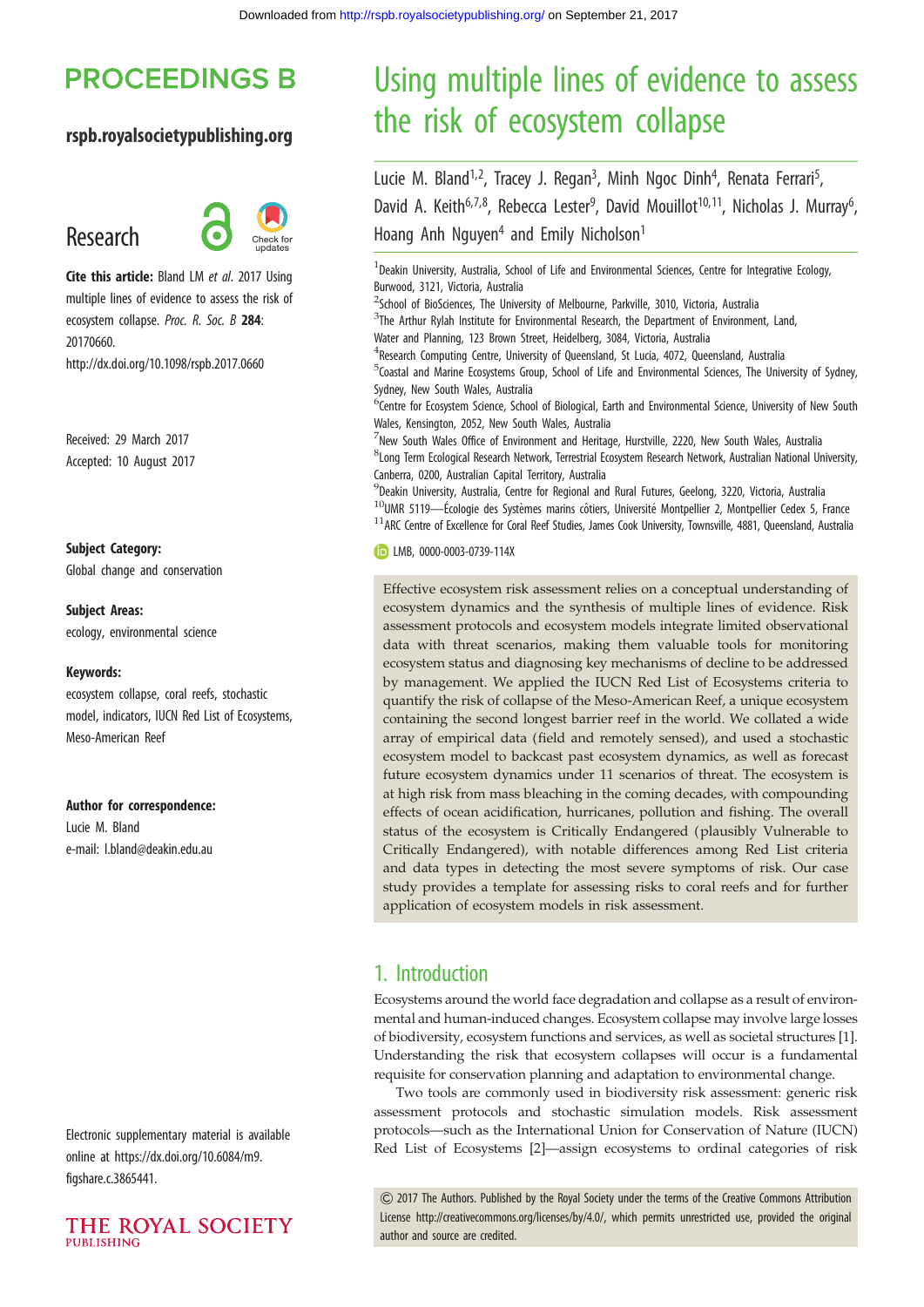$\overline{\mathbf{2}}$ 

based on decision rules. Risk assessment protocols use multiple symptoms to assess risk, such as ecosystem distribution size and rates of decline in distribution size and/or ecological function [\[3\]](#page-8-0). Risk assessment protocols are widely applicable, with hundreds of ecosystems assessed in countries as diverse as Finland, South Africa and Australia [[3](#page-8-0)], including in data-poor circumstances [\[2\]](#page-8-0). However, most risk assessment protocols take limited account of interactions among threats, and are unable to fully integrate spatial and functional trajectories of ecosystem decline [\[4\]](#page-8-0).

Ecosystem simulation models are used to quantitatively estimate risk based on a mechanistic understanding of ecosystem dynamics, future threats and social–ecological relationships [\[5](#page-8-0)]. Some ecosystem models can integrate functional and spatial patterns of decline with information on multiple threats, thereby providing a detailed understanding of ecosystem responses to changing environments and human pressures [[5](#page-8-0)]. These models may be used to forecast ecosystem dynamics under various scenarios [\[5\]](#page-8-0) and backcast dynamics in data-poor situations [\[6\]](#page-8-0). They can also be used to test the reliability of indicators used in management and to diagnose key mechanisms of ecological change [\[7\]](#page-8-0). However, ecosystem models often demand large quantities of data and are only accessible to a narrow community of scientists, constraining their use to few ecosystems [[8](#page-8-0)]. Adapting existing ecosystem models to new research questions or management objectives—such as risk assessment—also poses challenges [\[8](#page-8-0)].

Risk assessment protocols and ecosystem models are complementary rather than alternative approaches to risk assessment. IUCN Red List of Ecosystems (RLE) assessments rely on a mechanistic understanding of ecosystem dynamics, usually depicted by a conceptual model that summarizes key ecosystem processes to risk managers, conservation practitioners, and the wider community [[2](#page-8-0)]. The conceptual model informs the selection of indicators to assess functional declines and underpins the development of ecosystem models [[4](#page-8-0)]. The RLE protocol incorporates quantitative estimates of risk based on stochastic ecosystem models (criterion E), a process analogous to the use of population viability analyses for species [[2](#page-8-0)]. For instance, Burns et al. [\[9\]](#page-8-0) predicted a very high likelihood ( $\geq$ 92%) of collapse for the mountain ash forest in Australia under 39 harvesting and fire regime scenarios. Their model formed part of a comprehensive RLE assessment, in which modelled estimates of collapse complemented assessments based on spatial distribution, declines in distribution and declines in ecological function [\[9\]](#page-8-0). Ecosystem models remain underused in ecosystem risk assessment, with only two RLE assessments applying criterion E to date [\[2,9](#page-8-0)]. There is therefore a clear need to adapt existing ecosystem models for use in risk assessment, as well as provide guidance on how to assess risks to ecosystems with models.

Coral reefs are ideal ecosystems to investigate the use of ecosystem models in risk assessment, as they are biologically and economically important [\[10](#page-8-0)], vulnerable to a range of interacting threats [[11\]](#page-8-0), and extensively modelled [\[7\]](#page-8-0). We use a 'whole-of-ecosystem' model, the Coral Reef Scenario Evaluation Tool [[12\]](#page-8-0), to assess risks to the Meso-American Reef (MAR). The MAR contains the second longest barrier reef in the world, and extends more than 1000 km from Mexico to Belize, Guatemala and northern Honduras ([figure 1\)](#page-2-0). The MAR has been affected by multiple threats over the last 50 years, including hurricanes, lionfish invasion, overfishing, pollution, ocean acidification, rising sea surface temperatures, and

disease outbreaks among urchins and corals [[12,13\]](#page-8-0). As in many coral reefs around the world, threats are predicted to increase in the future [\[11](#page-8-0)], so there is an urgent need to understand interactions among threats and evaluate potential levers for management [\[14](#page-8-0)].

We collated and analysed a wide array of empirical data (field and remotely sensed), and used a stochastic ecosystem model to assess the MAR with the RLE criteria [\[2,4\]](#page-8-0). The RLE lists ecosystems in eight categories of risk largely mirrored on the IUCN Red List of Threatened Species, including three threatened categories (Vulnerable, Endangered, and Critically Endangered) defined by quantitative criteria. Two criteria assess spatial symptoms of ecosystem collapse: declines in spatial distribution (criterion A) and small distribution size (criterion B). Two criteria assess functional symptoms, namely environmental degradation (criterion C) and biotic disruption (criterion D). Declines in spatial distribution, environmental degradation and biotic disruption (criteria A, C and D) are measured over three time frames: the past 50 years (subcriterion 1), the next 50 years (subcriterion 2a) and since the pre-industrial period (subcriterion 3). Finally, criterion E evaluates quantitative estimates of the risk of collapse over the next 50–100 years.

We use the relatively data-rich example of the MAR to explore how synthesizing multiple lines of evidence with a stochastic ecosystem model can inform ecosystem risk assessment and threat diagnosis. In doing so, we provide practical guidance for assessing risks to ecosystems around the world with ecosystem models, with a focus on coral reefs.

# 2. Methods

## (a) Ecosystem model

The Coral Reef Scenario Evaluation Tool is a stochastic ecosystem model that focuses on five benthic groups (brooding corals, spawning corals, macroalgae, turf and epilithic algal communities) and four consumer groups (herbivorous fish, small piscivorous fish, large piscivorous fish and urchins) [\[12](#page-8-0)] [\(figure 2](#page-3-0)). Functional groups interact through spatial patterns of recruitment, dispersal, foraging and competition. The model is updated weekly and run on  $2 \times 2$  km grid cells. Model dynamics are well understood, including model sensitivity and uncertainty [[15](#page-9-0)], and behaviour under future scenarios [[14](#page-8-0)].

First, we recreated pre-human reef dynamics over a 100-year period, only including disturbance from hurricanes based on historical levels (electronic supplementary material, appendix S1). This enabled us to produce stable model trajectories over long time frames, and to investigate the effect of initial values on model behaviour. The model was parameterized with data from historical studies (1970s) and contemporary data from sites in 'very good' condition according to the Reef Health Index (electronic supplementary material, appendix S1) [\[16\]](#page-9-0). There was little difference in community composition among parameterizations, so we used sites in very good condition to instantiate the historical reconstruction.

Second, we assessed the ability of the model to recreate known ecosystem dynamics based on disturbances occurring over the period 1966–2015 (historical reconstruction; electronic supplementary material, appendix S1). We validated the ecosystem model by collating empirical data (116 survey observations over the 50-year period) on coral cover, herbivorous fish biomass, and piscivorous fish biomass (electronic supplementary material, appendix S2). We assessed model performance against empirical data with root mean squared error, average absolute error, Spearman rank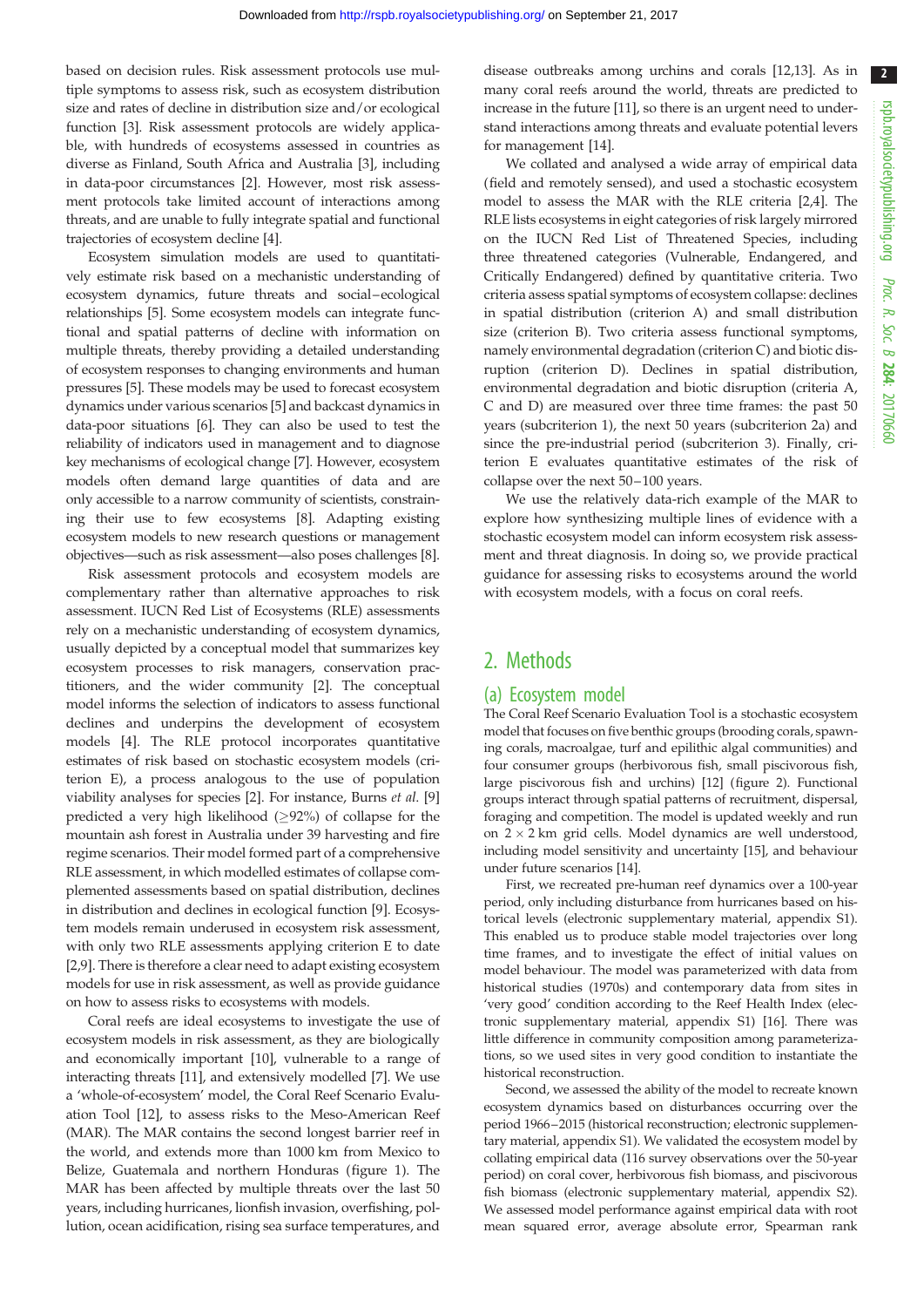<span id="page-2-0"></span>

Figure 1. The mapped distribution of the Meso-American Reef and assessment under criterion B of the IUCN Red List of Ecosystems. Red squares indicate cells occupied by reef at a 1 km<sup>2</sup> resolution. The thick black line indicates the minimum convex polygon enclosing all reef occurrences. Black grid squares indicate 10  $\times$  10 km grid cells. (Online version in colour.)

correlation and modelling efficiency (electronic supplementary material, appendix S1) [\[6](#page-8-0)]. We used ten model runs with a 5-year burn-in period for both the initial reef scenarios and the historical reconstruction [\[12](#page-8-0)]. Because the model includes fast-growing Acropora species, which have become uncommon in the MAR [\[17](#page-9-0)], we repeated the initial reef scenarios and the historical reconstruction with a lower estimate of coral growth rates excluding Acropora species (electronic supplementary material, appendix S1). The historical reconstruction exhibited worse performance metrics, probably because growth rates were reduced for the whole simulation period, when in reality Acropora species only declined in abundance in the late 1980s. Because Acropora species are still present in the MAR and the higher growth rate parametrization showed better performance metrics, we projected future ecosystem dynamics with the higher growth rate parametrization, noting that this parametrization may over-estimate coral cover.

Third, we used the ecosystem model to project ecosystem dynamics from 2016 to 2115 and assess interactions among threats. We developed 11 scenarios based on low and high levels of five threats: fishing, pollution (sedimentation and nutrification), mass bleaching, ocean acidification and hurricanes ([table 1](#page-4-0)). We did not include coral diseases in our scenarios due to a lack of adequate future projections. Increases in at least one of mass bleaching, hurricanes and/or ocean acidification are likely in the next 50 years  $[21,24,25]$  $[21,24,25]$  $[21,24,25]$  $[21,24,25]$ , so scenarios  $5-11$ were considered most likely. We used the most likely scenarios to derive risk categories and plausible bounds under criteria A2a, D2a and E [\[2](#page-8-0)]. We instantiated the model with empirical data on benthic cover and consumer biomass collected in 2013 (electronic supplementary material, appendix S2). For each scenario, we conducted 500 Monte Carlo runs of 100 years each with 5 years burn-in, parallelized with NIMROD [[26](#page-9-0)].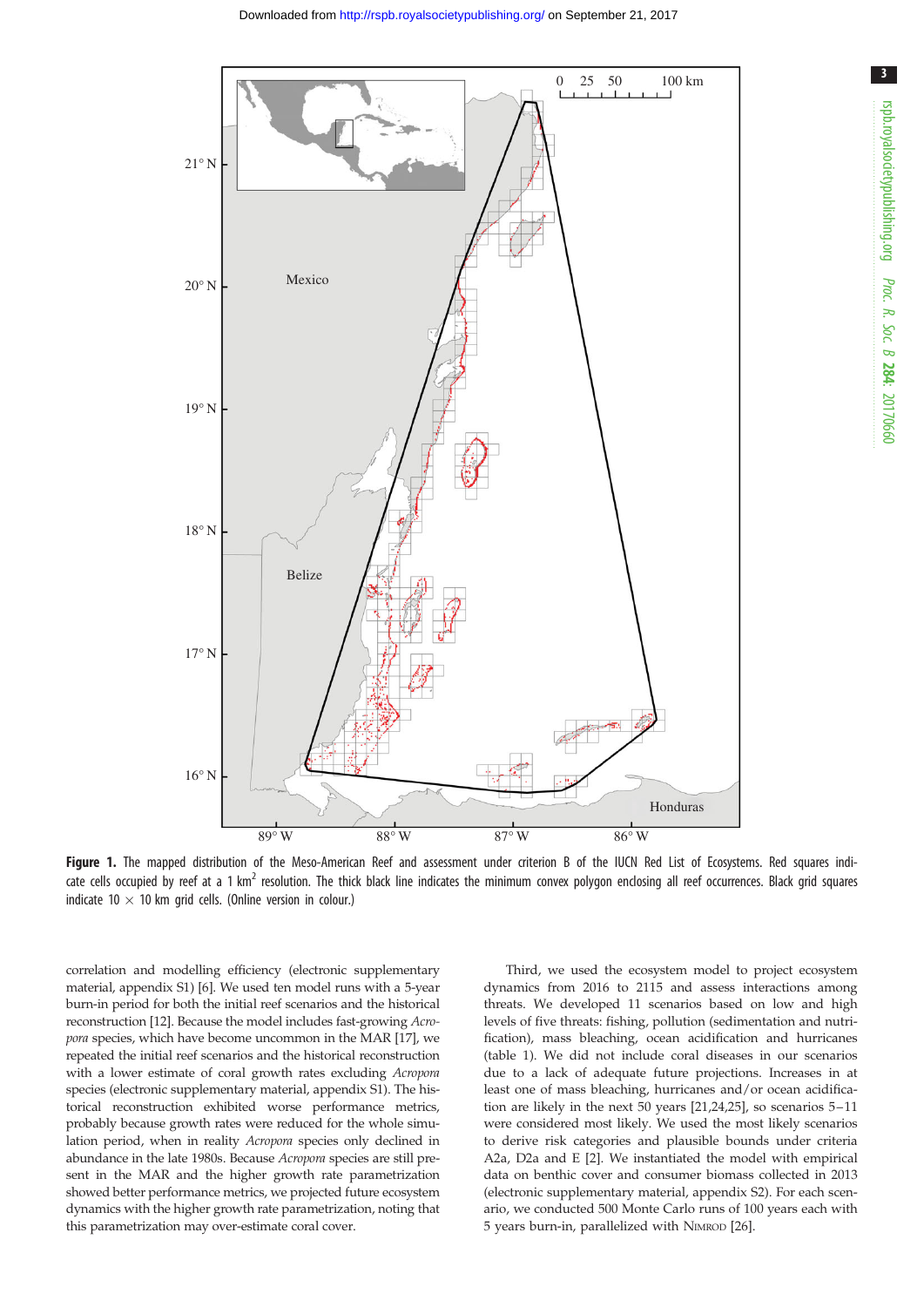4

<span id="page-3-0"></span>

Figure 2. Conceptual model of ecological processes relevant to the risk assessment of the Meso-American Reef. Some ecological processes included in the ecosystem model are not depicted here. The macroalgae and turf benthic groups from the ecosystem model are depicted jointly as algae. The brooding and spawning corals from the ecosystem model are depicted jointly as corals. EAC: epilithic algal communities. Pointed arrows indicate positive effects, whereas rounded arrows indicate negative effects.

#### (b) Ecosystem collapse

To estimate risk, it is necessary to define the endpoint of ecosystem decline (i.e. the point at which an ecosystem is considered collapsed) [\[4](#page-8-0)]. Within the RLE, 'an ecosystem is Collapsed when it is virtually certain that its defining biotic or abiotic features are lost from all occurrences, and the characteristic native biota are no longer sustained' [[4](#page-8-0)]. Coral cover is a commonly used indicator of coral reef state [[17](#page-9-0)] and is the most readily available indicator in the MAR [\[13\]](#page-8-0). We considered the MAR to be collapsed when live coral cover declined to less than 1% throughout the mapped ecosystem distribution, and defined collapse thresholds for environmental indicators based on required levels to reach a coral cover less than 1% (electronic supplementary material, appendix S1). Fish are key components of the reef ecosystem [[27](#page-9-0)], so we defined collapse thresholds for herbivorous fish as  $5 \text{ g m}^{-2}$ , and for (small and large) piscivorous fish biomass as  $2 \text{ g m}^{-2}$ , based on the Reef Health Index (electronic supplementary material, appendix S1) [\[16\]](#page-9-0). The outcome of ecosystem risk assessment can be sensitive to the selection of collapse thresholds [[2,9\]](#page-8-0). We present results for sensitivity analyses in electronic supplementary material, appendix S1, based on minimum collapse thresholds representing functional extinction (0% coral cover; 0 g m<sup>-2</sup> herbivorous fish biomass; and  $0 \text{ g m}^{-2}$  piscivorous fish biomass), and high collapse thresholds based on the 'critical' category of the Reef Health Index (5% coral cover;  $9.6 \text{ g m}^{-2}$  herbivorous fish biomass; and  $4.2 \text{ g m}^{-2}$ piscivorous fish biomass) [[16](#page-9-0)].

# (c) Spatial criteria: decline in distribution (criterion A) and small distribution size (criterion B)

We applied the RLE criteria according to IUCN guidelines [[4\]](#page-8-0), briefly summarized in electronic supplementarymaterial, appendix S1. We outline our methods below and provide a comprehensive account in electronic supplementary material, appendix S1. Criterion A identifies ecosystems that are undergoing declines in area, most commonly due to threats resulting in ecosystem loss and fragmentation [\[4](#page-8-0)]. Measuring past changes in the spatial distribution of the MAR is challenging, due to the paucity of processed remote sensing data for the ecosystem. To assess future changes in distribution (subcriterion A2a), we predicted the future ecosystem distribution with the ecosystem model under 11 scenarios

[\(table 1\)](#page-4-0). We excluded grid cells meeting the definition of collapse (less than 1% coral cover) and assumed that future live coral cover could not extend beyond currently mapped grid cells.

Criterion B assesses ecosystems against fixed thresholds of distribution size to identify ecosystems at risk of spatially explicit threats [\[4](#page-8-0),[28](#page-9-0)]. Criterion B requires information on (i) extent of occurrence (EOO), (ii) area of occupancy (AOO) and (iii) the number of threat-based locations. To quantify EOO we calculated the area of a minimum convex polygon around all coral occurrences, based on mapped reef locations at  $1 \text{ km}^2$  grain size [[12](#page-8-0)] derived from the Millennium Coral Reef Mapping Project ( from 30 m Landsat imagery [\[29](#page-9-0)]; [figure 1\)](#page-2-0). We calculated AOO using  $10 \times 10$  km grid cells, including all grid cells that contained occurrences of the ecosystem [[4](#page-8-0)] ( [figure 1](#page-2-0)). A threat-based location is defined as a geographically or ecologically distinct area in which a single threat can rapidly affect occurrences of the ecosystem [[4](#page-8-0)]. Numbers of locations were estimated for each significant threat likely to cause collapse of the MAR over a short time period (approx. 20 years; electronic supplementary material, appendix S1).

# (d) Functional criteria: environmental degradation (criterion C) and biotic disruption (criterion D)

The application of criteria C and D requires the relative severity of decline in key ecosystem indicators to be estimated. Relative severity describes the percentage change observed in an indicator scaled between two values: one value describing the initial state of the system (0% change) and one describing a collapsed state (100% change). Information on relative severity is combined with information on the proportion of the ecosystem affected to determine the risk category [[4](#page-8-0)]. We devised a five-step checklist for candidate indicators: (i) assess relevance to ecosystem processes, (ii) assess data availability and quality, (iii) identify a suitable threshold representing ecosystem collapse, (iv) estimate initial, current or future values, and (v) characterize the shape of decline (electronic supplementary material, appendix S1).

Criterion C identifies ecosystems that are undergoing environmental degradation [[4\]](#page-8-0). We identified four environmental processes influencing live coral cover: sea surface temperature, ocean acidification, hurricane frequency and intensity, and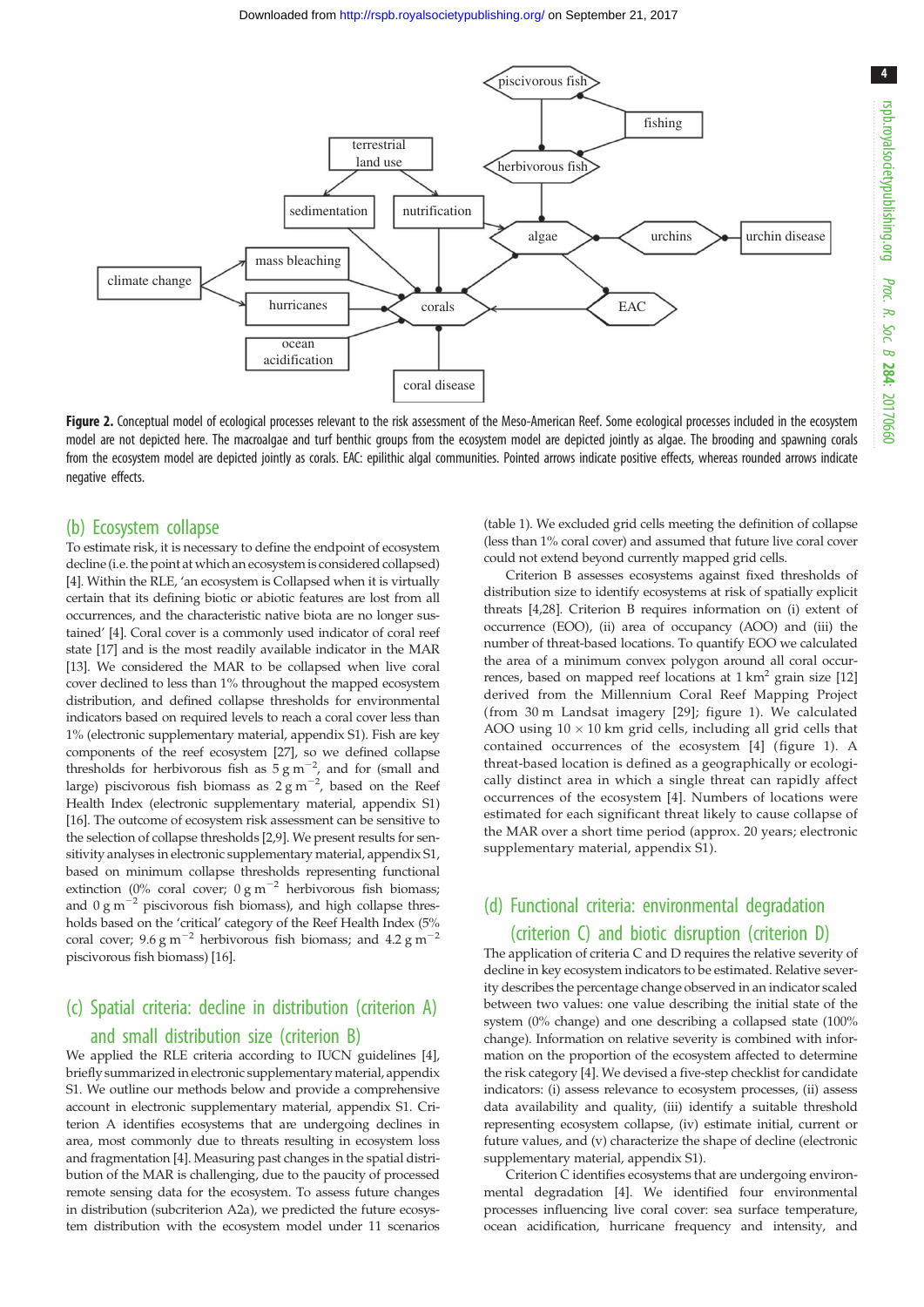<span id="page-4-0"></span>

|                        | threat level                              |                                               |                                                                                                                                                                                                                                                                                                                                                                                                                           | scenario number |                          |                    |                                  |                |        |        |        |                    |                                  |
|------------------------|-------------------------------------------|-----------------------------------------------|---------------------------------------------------------------------------------------------------------------------------------------------------------------------------------------------------------------------------------------------------------------------------------------------------------------------------------------------------------------------------------------------------------------------------|-----------------|--------------------------|--------------------|----------------------------------|----------------|--------|--------|--------|--------------------|----------------------------------|
|                        | $low(-)$                                  | high $(+)$                                    | rationale                                                                                                                                                                                                                                                                                                                                                                                                                 |                 | $\sim$                   |                    |                                  | ۱o             |        | ∞      | ō      |                    | Ξ                                |
| fishing                | $0.08 - 2.54$ g/m <sup>2</sup> /year      | $2.54 - 5.0$ g/m <sup>2</sup> /year           | minimum to median range of current fishing levels, versus<br>median to maximum of current levels [12]                                                                                                                                                                                                                                                                                                                     |                 | $\hspace{0.1mm} +$       | $\hspace{0.1mm} +$ |                                  |                |        |        |        |                    |                                  |
| pollution              | $-25%$                                    | $+50%$                                        | nutrification over 100 years, compared to current<br>linear decrease or increase in sedimentation and<br>pollution levels; based on terrestrial land use<br>scenarios [18]                                                                                                                                                                                                                                                |                 | $\overline{\phantom{a}}$ | $^{+}$             |                                  | $^{+}$         |        | $^{+}$ |        |                    |                                  |
| bleaching<br>mass      | 1 in 20 years                             | 1 in 5 years                                  | sampled from a uniform distribution (0.002-0.6; [20])<br>capacity of corals to adapt (electronic supplementary<br>coral bleaching dependent on the<br>material, appendix S1) [19]; coral mortality was<br>predictions of mass                                                                                                                                                                                             |                 | I                        |                    | $^{+}$                           | $\overline{+}$ | $^{+}$ | $^{+}$ | $^{+}$ | I                  | I                                |
| acidification<br>ocean | $0.04 - 0.2$ /year                        | $0.032 - 0.16$ /year                          | current coral growth rate, versus 21% decrease coral<br>growth rate predicted by a decrease in aragonite<br>100 years [21,22]<br>saturation over                                                                                                                                                                                                                                                                          |                 | I                        |                    | $\overline{+}$                   | $\overline{+}$ |        | $^{+}$ |        | $\hspace{0.1mm} +$ | I                                |
| hurricanes             | categories 4 and 5<br>6% of hurricanes in | 20% of hurricanes<br>in categories 4<br>and 5 | linear increase in prevalence of hurricanes categories 4<br>current hurricane frequency and severity, versus predicted<br>0-0.9) and number of reef cells affected were scaled<br>uniform distributions (coral: 0.002-0.7; macroalgae:<br>and 5, with overall hurricane frequency remaining<br>constant [23]; mortality rates were sampled from<br>by hurricane category (electronic supplementary<br>material, table S6) |                 | I                        |                    | $\hspace{0.1mm} +\hspace{0.1mm}$ | $\overline{+}$ |        | $^{+}$ | I      |                    | $\hspace{0.1mm} +\hspace{0.1mm}$ |

Table 1. Definition of threat levels and scenarios used to project ecosystem dynamics over the next 100 years (2016-2115) in the Meso-American Reef. Table 1. Definition of threat levels and scenarios used to project ecosystem dynamics over the next 100 years (2016 – 2115) in the Meso-American Reef.  $\overline{\phantom{a}}$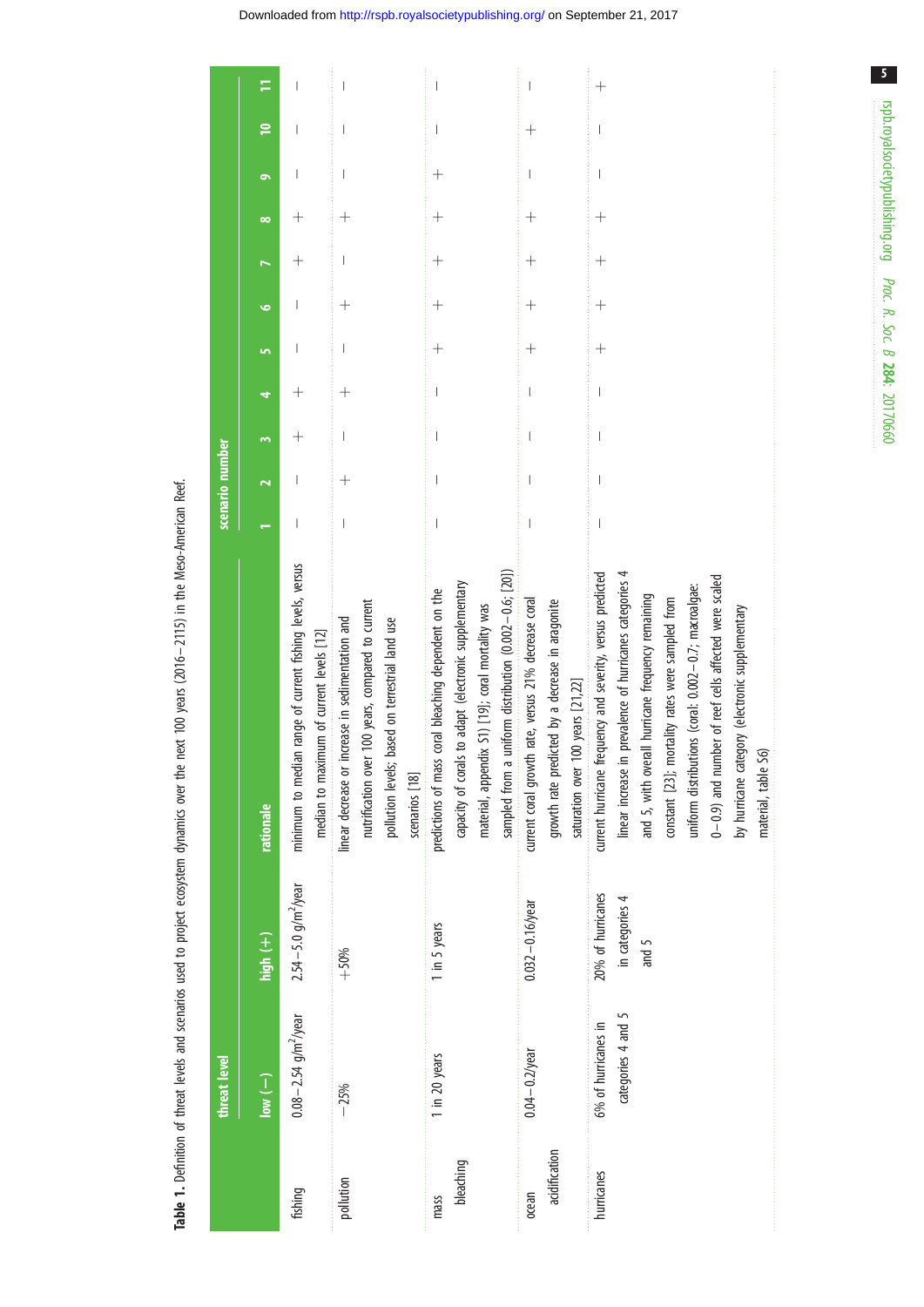6

<span id="page-5-0"></span>Table 2. Application of the IUCN Red List of Ecosystems criteria for the Meso-American Reef. DD, Data Deficient; LC, Least Concern; NT, Near Threatened; VU, Vulnerable; EN, Endangered; CR, Critically Endangered. Categories in brackets indicate plausible bounds of assessment for each subcriterion.

| riterion        | declining<br>distribution (A) | restricted<br>distribution (B) | environmental<br>degradation (C) | biotic<br>disruption (D) | quantitative<br>risk analysis (E) |
|-----------------|-------------------------------|--------------------------------|----------------------------------|--------------------------|-----------------------------------|
| subcriterion 1  | DD                            |                                |                                  | EN                       | $EN$ (LC $-EN)^a$                 |
| subcriterion 2a | LC $(LC-NT)^d$                |                                | CR (VU–CR)                       | $CR (VU - CR)^{a}$       |                                   |
| subcriterion 3  | DD                            |                                |                                  |                          |                                   |

<sup>a</sup>Indicates that the subcriterion was assessed with the ecosystem model.

pollution (sedimentation and nutrification) [\(figure 2](#page-3-0)). We used blended monthly sea surface temperature data available since 1871 and projected to 2099 [\[19\]](#page-9-0) to derive degree heating months, an indicator of mass bleaching [[25](#page-9-0)]. Corals recover from mass bleaching events if intervals between events are sufficiently long (more than 5 years [\[30\]](#page-9-0)), so we used the annual probability of bleaching ( $p = 0.2$ ) calculated over running 10-year intervals as threshold for ecosystem collapse [\[30](#page-9-0)]. We used sea surface aragonite saturation ( $\Omega_{\text{arag}}$ ) as an indicator of ocean acidification, projected in the Caribbean back to pre-industrial times and forward to the year 2100 [\[21\]](#page-9-0). Surface water  $\Omega_{\text{arag}}$  values of less than 3 have been described as 'extremely marginal' for reef growth [[31](#page-9-0)], so we used  $\Omega_{\text{arag}} = 3$  as the threshold for ecosystem collapse.

We obtained International Best Track Archive for Climate Stewardship records for hurricanes categories 1-5 on the Saffir –Simpson scale between 1853 and 2015 [[32](#page-9-0)]. There is no evidence of recovery to a pre-disturbance state for at least 8 years post-hurricane in the Caribbean [\[33\]](#page-9-0), so we defined the collapse threshold as a hurricane frequency of one in 8 years for hurricane categories  $1-5$ , and one in 12 years for categories 4-5 only (electronic supplementary material, appendix S1). To assess the effects of sedimentation and nutrification, we searched for field data on sedimentation rate, nutrient concentration, salinity and water transparency, and reviewed recent modelling studies and geochemical studies. However, none of the data sources were appropriate to assess the effects of sedimentation and nutrification under criterion C (electronic supplementary material, appendix S1).

Criterion D identifies ecosystems that are undergoing loss or disruption of key biotic processes maintaining the characteristic native biota [[4\]](#page-8-0). We considered several indicators of biotic disruption [\(figure 2;](#page-3-0) electronic supplementary material, appendix S1); live coral cover was the only indicator with a suitable time series of empirical observations for assessing changes over 1966– 2015 (D1). We used linear weighted regression to predict initial and current live coral cover for the years 1970 and 2013, so as to not extrapolate beyond the empirical time series, and selected models based on changes in AIC. In addition to the empirical time series for coral cover, we used backcast estimates of herbivorous fish biomass and (large and small) piscivorous fish biomass from the ecosystem model to assess changes over 1966– 2015. We assessed historical biotic disruption (D3) with the same data as for D1, assuming that there was no change in biotic disruption between the pre-industrial period and 1966. Future declines were assessed for coral cover, herbivorous fish biomass and (large and small) piscivorous fish biomass with model projections from 2016 to 2065 under 11 scenarios (D2a; [table 1\)](#page-4-0).

### (e) Criterion E: quantitative risk analysis

Criterion E allows for an integrated assessment of multiple threats and symptoms of collapse with the use of a stochastic ecosystem model [\[4\]](#page-8-0). We computed the probability of ecosystem collapse over the next 50 and 100 years for each scenario by counting the number of model runs meeting the collapse threshold for each of the three biotic indicators (coral cover, herbivorous fish biomass and piscivorous fish biomass).

## 3. Results

#### (a) Ecosystem model

The historical reconstruction indicated good fit with empirical coral cover data (electronic supplementary material, table S9 and figure S16). The model successfully reproduced patterns of decline in coral cover due to severe hurricanes in 1988, 2005 and 2007, and the large decline in cover in 1998 due to both hurricanes and disease.

# (b) Spatial criteria: decline in distribution (criterion A) and small distribution size (criterion B)

Due to the absence of remotely-sensed information on past changes in distribution for the ecosystem, we assessed subcriteria A1 and A3 as Data Deficient (table 2). Based on the ecosystem model and the seven most likely scenarios (scenarios 5 –11), we estimated future declines in distribution of 4.2 to 26.1% of the current distribution, leading to an assessment under A2a as Least Concern. The extent of occurrence of the MAR is  $106629.5 \text{ km}^2$  (B1: Least Concern) and the area of occupancy is 231  $10 \times 10$  km grid cells (B2: Least Concern). According to our analysis of future environmental degradation (C2a), pollution, fishing, hurricanes, bleaching and acidification are unlikely to cause the ecosystem to collapse or become Critically Endangered within 20 years (B3: Least Concern).

## (c) Functional criteria: environmental degradation

#### (criterion C) and biotic disruption (criterion D)

We estimated a relative severity of mass bleaching of 50% in the past 50 years (C1), and 50% since pre-industrial times (C3) ([table 3](#page-6-0); electronic supplementary material, appendix S1). The relative severity of future mass bleaching over the entire ecosystem was 44–100%, depending on the capacity of corals to adapt to increasing sea surface temperatures. We assessed the ecosystem as Critically Endangered as coral adaptation is uncertain (C2a) [[34\]](#page-9-0). Over the three time frames of our analysis, aragonite saturation declined with relative severities of 22% in the past 50 years (C1) and 30% since pre-industrial times (C3), and was projected to decline by 50% by 2065 (C2a). We estimated a 12% decrease in the relative severity of hurricane frequency in the past 50 years (C1) and a 33% increase in the relative severity of hurricanes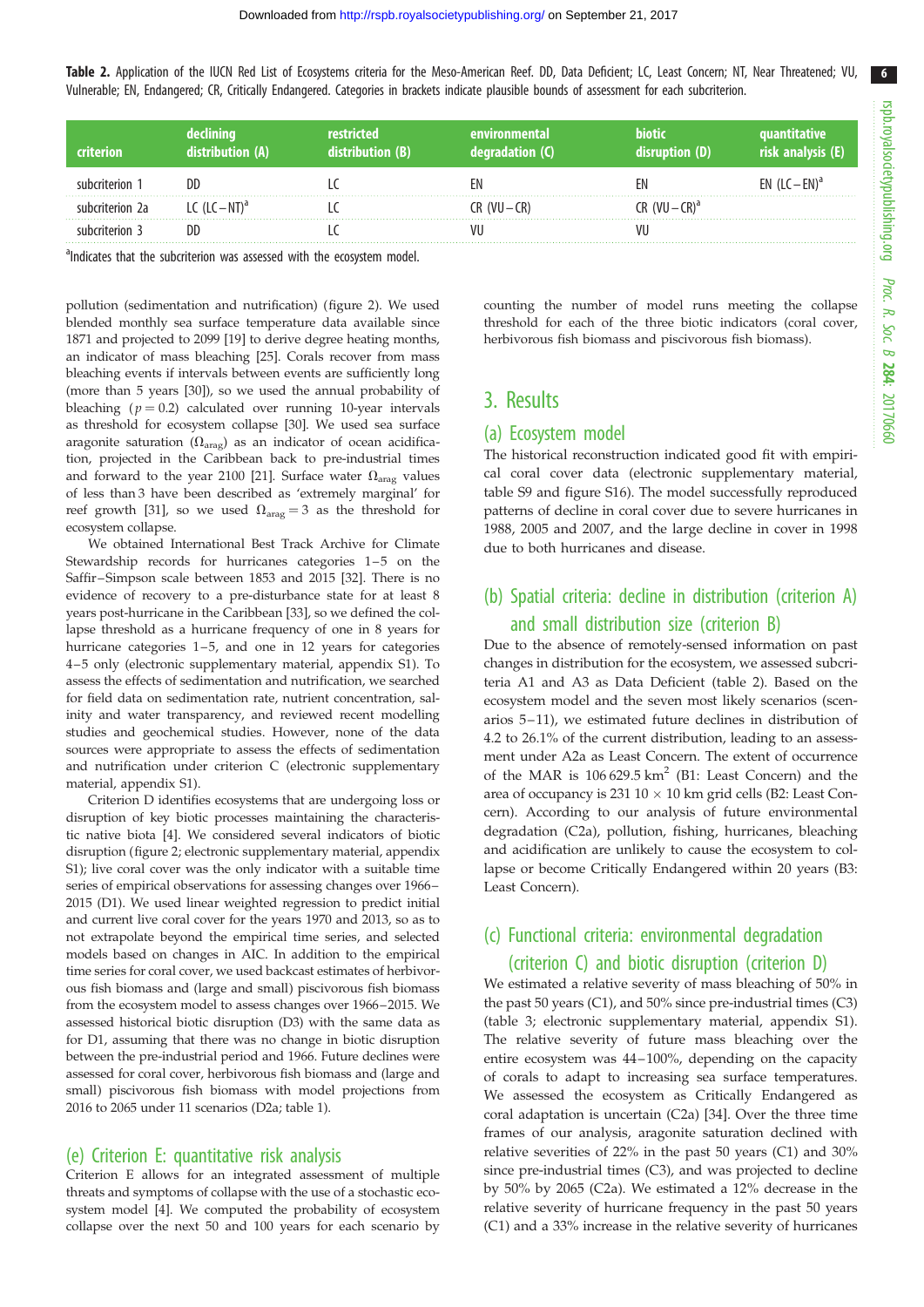<span id="page-6-0"></span>

Figure 3. Estimated relative severity of decline in ecological function in the Meso-American Reef over the next 50 years (2016–65), projected with the ecosystem model under 11 scenarios of threat. The full lines indicate the relative severity of decline ( percentage change towards collapse) averaged over different extents of the ecosystem (subcriterion D2a), for cells analysed in decreasing order of relative severity. Collapse thresholds are, for each indicator: (a) coral cover (1%), (b) herbivorous fish biomass (5 g m $^{-2}$ ) and (c) piscivorous fish biomass (2 g m $^{-2}$ ). The hatched vertical lines in panel (a) indicate the decline in spatial extent of the ecosystem under the different scenarios i.e. the per cent of cells in the ecosystem with 100% relative severity of coral cover decline (subcriterion A2a). The shaded boxes indicate the thresholds for the IUCN Red List of Ecosystems categories (dark grey: Critically Endangered; grey: Endangered; light grey: Vulnerable). (Online version in colour.)

Table 3. Application of the IUCN Red List of Ecosystems criteria for environmental degradation (C) and biotic disruption (D) for the Meso-American Reef. For each criterion, the indicator with the highest most likely category is selected for use in the assessment table ([table 2\)](#page-5-0). DD, Data Deficient; LC, Least Concern; NT, Near Threatened; VU, Vulnerable; EN: Endangered; CR, Critically Endangered.

|                               |                   | environmental degradation (C) |                   |           |                 | biotic disruption (D)              |                             |  |
|-------------------------------|-------------------|-------------------------------|-------------------|-----------|-----------------|------------------------------------|-----------------------------|--|
|                               | mass<br>bleaching | ocean<br>acidification        | <b>hurricanes</b> | pollution | coral cover     | <b>herbivorous</b><br>fish biomass | piscivorous<br>fish biomass |  |
| subcriterion 1 (1966 - 2015)  | EN                |                               |                   | DD.       | EN              |                                    | EN <sup>a</sup>             |  |
| subcriterion 2a (2016 - 2065) | $CR (VU - CR)$    | EN                            | VU                | DD        | $CR(NT - CR)^a$ | EN $(EN-CR)^a$                     | $CR (VU - CR)^{a}$          |  |
| subcriterion 3                |                   |                               |                   | DD        | VU              |                                    | VU <sup>a</sup>             |  |
| (pre-industrial – 2015)       |                   |                               |                   |           |                 |                                    |                             |  |

<sup>a</sup>Indicates that the subcriterion was assessed with the ecosystem model.

categories 4 and 5 in the next 50 years (C2a). There were no significant trends in the North Atlantic hurricane frequency since the late 1800s [[24\]](#page-9-0) and hurricane frequency remained below the collapse threshold for that period (C3).

Over the last 50 years, the relative severity of decline in coral cover in the MAR was 63.4% based on empirical data and 64.9% based on the model backcast (D1; table 3). We backcast a 2.8% decline in herbivorous fish biomass over the last 50 years (D1). We backcast a 62.4% decline in piscivorous fish biomass over the last 50 years (D1). We assessed biotic declines since the pre-industrial period with the same data as for the last 50 years (D3). Based on the seven likely scenarios of threat (scenarios 5–11), we projected future declines across  $\geq$ 80% of the extent of the ecosystem of 28.9–93.1% for coral cover, 50.2–82.7% for herbivorous fish biomass and 36.8–81.5% for piscivorous fish biomass (D2a; table 3 and figure 3).

#### (d) Criterion E: quantitative risk analysis

Our implementation of scenarios of threats indicated a wide range of collapse probabilities across time frames and indicators [\(table 4](#page-7-0); electronic supplementary material, Figure S19). Four of the seven likely scenarios led to an assessment as Endangered based on coral cover in the next 50 years, leading to an overall assessment as Endangered (Least Concern–Endangered) under criterion E [\(table 4\)](#page-7-0).

## 4. Discussion

The weight of evidence from our analysis supports Critically Endangered status (plausibly Vulnerable to Critically Endangered) for the Meso-American Reef (MAR), primarily based on modelled trends in coral cover and piscivorous fish biomass. The status of the MAR is determined by both past and future declines in ecological function, rather than by its spatial distribution size or future declines in distribution. The expression of distributional symptoms of risk in some types of ecosystems and functional symptoms in others (as well as differences in their measurability) highlights the importance of risk protocols capable of assessing both [[3](#page-8-0)]. The IUCN Red List of Ecosystems (RLE) protocol achieves this through an ensemble of complementary criteria that are sensitive to different symptoms and have different data requirements [\[2\]](#page-8-0). Assessment outcomes based on most or all of the five criteria are therefore expected to be more robust than those based on only one or two criteria, particularly if only spatial criteria (A or B) or only functional criteria (C, D or E) are evaluated [[4](#page-8-0)]. Yet, to

7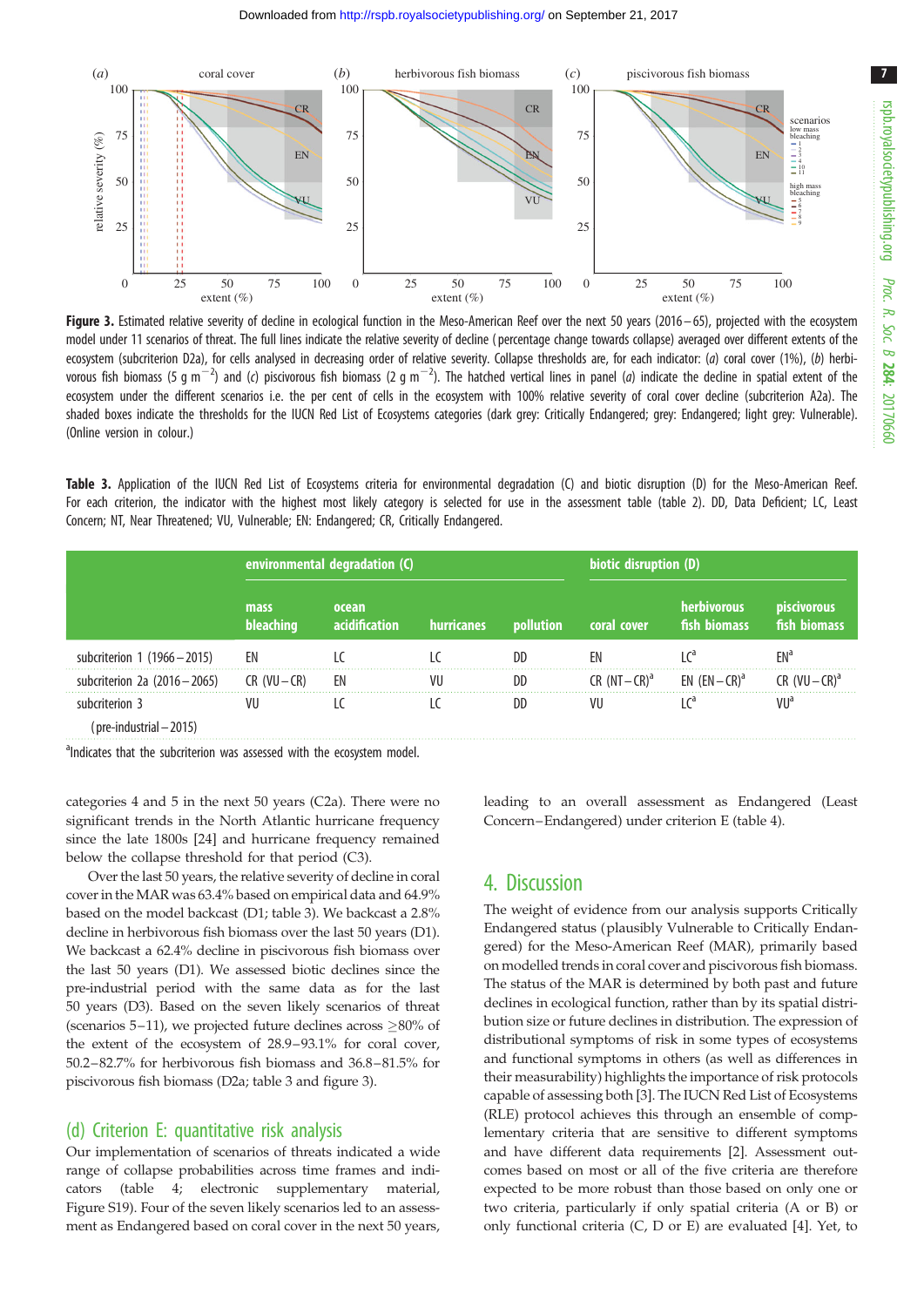<span id="page-7-0"></span>Table 4. Probabilities of ecosystem collapse based on scenarios applied to the Meso-American Reef over the next 100 years (2016 – 2115). See [table 1](#page-4-0) for scenario descriptions. LC, Least Concern; VU, Vulnerable; EN, Endangered.

|             | coral cover      |           | herbivorous fish biomass |           | piscivorous fish biomass |           |
|-------------|------------------|-----------|--------------------------|-----------|--------------------------|-----------|
|             | 50 years         | 100 years | 50 years                 | 100 years | 50 years                 | 100 years |
| scenario 1  |                  |           |                          |           |                          |           |
| scenario 2  |                  |           |                          |           |                          |           |
| scenario 3  |                  |           |                          |           |                          |           |
| scenario 4  |                  |           |                          |           |                          |           |
| scenario 5  | 0.204            | 0.658     |                          |           | 0.174                    | 0.586     |
| scenario 6  | 0.204            | 0.654     |                          |           | 0.182                    | 0.588     |
| scenario 7  | 0.234            | 0.714     |                          |           | 0.272                    | 0.712     |
| scenario 8  | 0.224            | 0.742     |                          |           | 0.27                     | 0.722     |
| scenario 9  | 0.084            | 0.37      |                          |           | 0.064                    | 0.316     |
| scenario 10 |                  |           |                          |           |                          |           |
| scenario 11 |                  |           |                          |           |                          |           |
| criterion E | $EN$ (LC $-EN$ ) |           |                          |           | $VU$ (LC $-EN$ )         |           |

date, 50% of global RLE assessments lack assessments of functional criteria [\[35](#page-9-0)], suggesting that risks of functional declines could be under-estimated.

Our analysis reveals differences in assessment between rule-based criteria and the quantitative analysis. Despite being based on the same simulation outputs, we obtained lower risk categories with the quantitative risk analysis (criterion E) than with the corresponding rule-based criterion (criterion D), implying that rule-based criteria are more precautionary. While the two other existing applications of ecosystem viability analysis found risk levels comparable with other criteria (electronic supplementary material, appendix S2 in [\[2\]](#page-8-0) [\[9\]](#page-8-0)), in species assessments, threat categories assigned based on population viability analyses are typically lower than those assigned based on rule-based criteria [[36\]](#page-9-0). Mismatches may be due to large effects of parameter uncertainty (compounded in modelled estimates of the probability of collapse compared to other measures of risk), or lower likelihood of complete collapse compared to extensive functional degradation for a large, interconnected reef. We found higher sensitivity to collapse thresholds for projections of future spatial distribution and probability of collapse than for functional degradation (electronic supplementary material, figure S18), implying that some RLE criteria are more prone to uncertainty than others.

The RLE requires assessors to define ecosystem-specific indicators of functional declines, rather than prescribed or generic indicators (e.g. species richness [[4](#page-8-0)]). Fruitful selection of indicators demands a rigorous diagnostic process to identify cause–effect chains that influence ecosystem dynamics. Diagrammatic conceptual models [\(figure 2\)](#page-3-0) are a simple device to support this diagnostic process, which is not only pivotal in structuring a risk assessment, but also valuable in designing management strategies to mitigate threats and monitor progress towards management goals [[4](#page-8-0)]. We devised a checklist to select indicators, but this process was lengthy due to the limited number of existing coral reef assessments and the number of indicators produced by the ecosystem model. In practice, indicators were selected where the information base was sufficient to identify collapse thresholds and to support

inference about changes over the three assessment time frames. In the MAR, collapse thresholds were more readily identifiable for biotic indicators, whereas data were more readily available for environmental indicators, reflecting trade-offs in relevance and measurability between biotic and environmental indicators [[37\]](#page-9-0). In particular, biotic indicators represented ecosystem trajectories towards collapse more directly, whereas environmental indicators represented threats and were therefore less direct indicators of risk.

Ecosystem models can aid in bridging data gaps, corroborating assessments of functional declines, and selecting sensitive indicators. Our historical reconstruction over the period 1966–2015 showed large declines in piscivorous fish biomass mirroring declines in coral cover. Independently derived estimates of the same indicators can help increase confidence in the robustness of RLE assessment outcomes, with the relative severity of past declines in coral cover (approx. 64%) corroborated by both modelled and empirical data. Our future projections of functional declines revealed differential responses among trophic groups: coral cover showed a binary response to mass bleaching levels, while functional declines for herbivorous and piscivorous fish biomasses were less variable among threats ([table 3](#page-6-0) and [figure 3\)](#page-6-0). Herbivorous fish biomass was an insensitive indicator of the probability of ecosystem collapse (table 4), suggesting dampening or compensatory effects of threats in this middle trophic level. Coral cover and piscivorous fish biomass revealed complementary information on the impacts of multiple threats, and we recommend these two indicators for future RLE assessments of coral reefs.

Independent assessments of multiple indicators through rule-based criteria do not take into account interacting threats [[12\]](#page-8-0), making the ecosystem model invaluable for identifying interactions. Although the frequency of hurricanes in the MAR decreased over the last 50 years, the historical reconstruction revealed that compounding effects of mass bleaching and disease resulted in severely reduced coral cover during hurricane years (electronic supplementary material, figure S17). Mass bleaching was the primary driver of collapse in the

8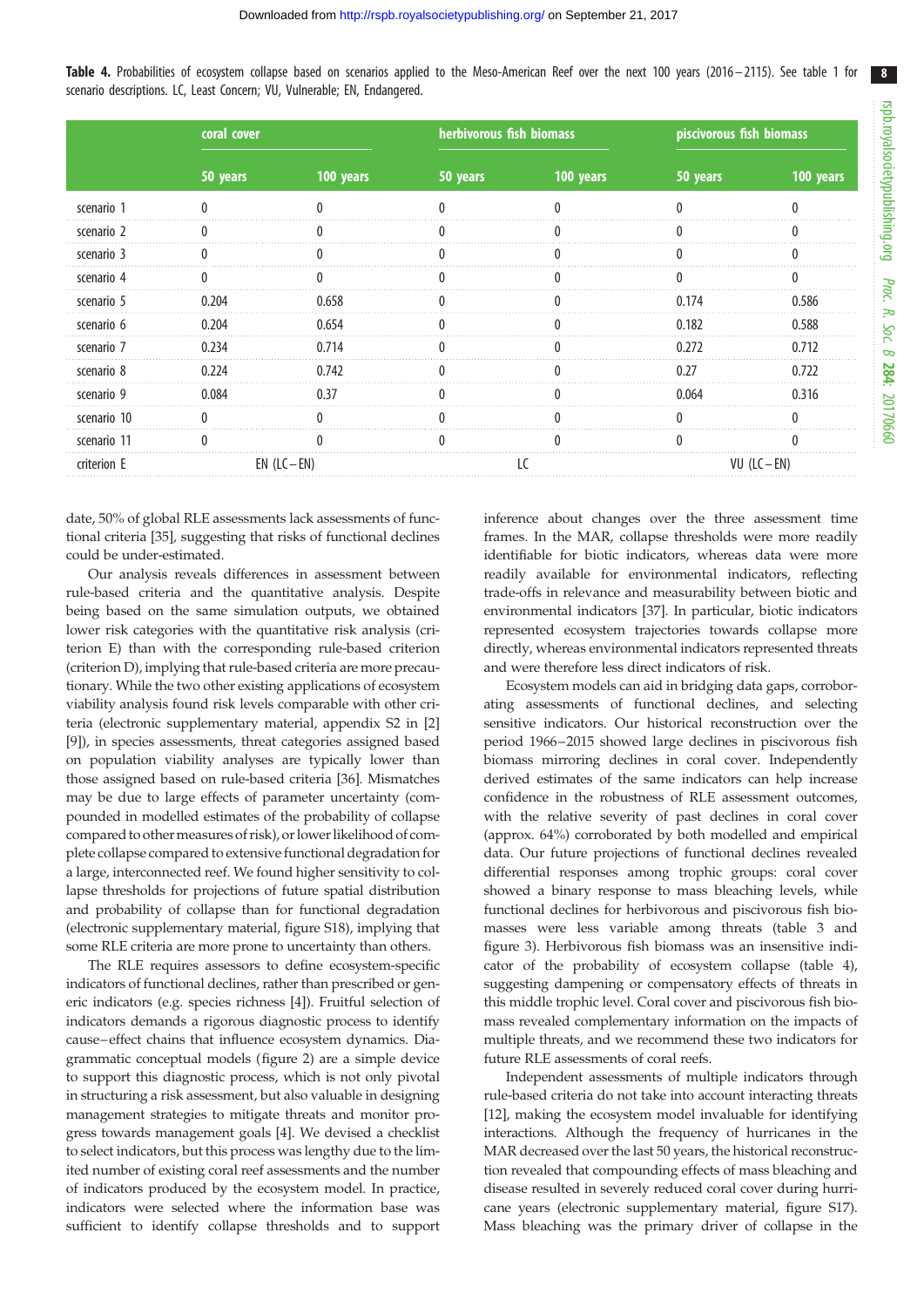9

<span id="page-8-0"></span>MAR, with high levels of mass bleaching leading to assessments of Critically Endangered based on future declines in coral cover regardless of the levels of other threats [\(figure 3](#page-6-0)). We found the highest probabilities of collapse when ocean acidification and hurricane severity were also high, implying that mitigation of climate change and ocean acidification is key to securing the MAR in coming decades. The ecosystem model suggested that, in the absence of concurrent stressors, the effects of pollution on reef biota may be limited, but improved understanding of the impacts of sedimentation and nutrification under refined policy scenarios are needed to adequately estimate risks from pollution. Similarly, future incidence of coral disease was not included due to uncertainty, although scenarios of mass bleaching based on sea surface temperature account to some extent for coral susceptibility to disease [\[38\]](#page-9-0).

We used state-of-the-art model validation techniques, by assessing steady-state model behaviour under various initial conditions, as well as quantifying model performance against empirical data with multiple performance metrics. Yet models are necessarily simplifications of a system with a number of assumptions that may affect the outcome of risk assessments. For example, our regional 'whole-of-ecosystem' model omitted fine-scale patterns in fish diversity and fishing, instead aggregating fish into functional groups and using fish biomass as an indicator [8], thus possibly underestimating risks posed by fishing. Parrotfish protection is predicted to have modest effects on maintaining coral cover in the Belize Barrier Reef by 2030 [\[39](#page-9-0)], supporting our main findings. Our model was calibrated on high estimates of coral growth rates including Acropora species, so our model may have over-estimated coral cover. Given the assessment of the ecosystem as Critically Endangered based on future declines in coral cover, a lower growth rate parametrization would not affect assessment outcomes. Our model did not incorporate three-dimensional reef structure, which can drive changes in fish communities and reef resilience to climate change [[27\]](#page-9-0). Reef flattening is an ongoing process in the Caribbean, so declines in reef structural complexity and fish diversity may have been under-estimated by our model. Finally, we assumed that the distribution of the MAR could not extend beyond mapped grid cells, despite evidence that corals could extend to more polar latitudes under climate change. Given that the ecosystem is listed as Least Concern based on future changes in spatial distribution, possible range extensions would not affect this result.

Our study of the MAR provides a clear example of how the RLE protocol estimates overall risk levels by assessing multiple threats and symptoms of decline. Risk assessment protocols and ecosystem models are thus able to integrate limited observational data with threat scenarios, making them valuable tools for monitoring ecosystem status and diagnosing key threats to be addressed by management. Our case study provides a template for assessing risks to coral reefs and for the further application of ecosystem models in risk assessment. Increases in availability of ecosystem models in terrestrial, marine and freshwater systems worldwide [4,8] render models not only useful, but increasingly accessible for supporting ecosystem risk assessment and ecosystem management.

Data accessibility. Details of the analysis can be found in electronic supplementary material, appendix S1. Empirical data on biotic indicators are available in electronic supplementary material, appendix S2. R scripts for analysis are available on GitHub ([https://github.com/](https://github.com/LucieBland/coral-reefs) [LucieBland/coral-reefs\)](https://github.com/LucieBland/coral-reefs).

Authors' contributions. L.M.B. collated data and carried out the analysis. L.M.B., E.N., T.J.R., D.A.K., N.J.M., R.L., M.N.D., H.A.N., R.F. and D.M. designed and interpreted the analysis, and wrote the manuscript. M.N.D. and H.A.N. parallelized the Monte Carlo runs on HPC systems.

Competing interests. We declare we have no competing interests.

Funding. This work was supported by the Australian Research Council LP 130100435 and a Veski Inspiring Women Fellowship to E.N.

Acknowledgements. We thank Jessica Melbourne-Thomas for provision of her model and Beth Fulton for helpful discussions. We thank Tak Fung for providing parameters and derivations for coral growth rates. We acknowledge UQ-RCC and QCIF for accessing the QRISCloud computing infrastructure.

# **References**

- 1. Cardinale BJ et al. 2012 Biodiversity loss and its impact on humanity. Nature  $486$ ,  $59-67$ . ([doi:10.](http://dx.doi.org/10.1038/nature11148) [1038/nature11148](http://dx.doi.org/10.1038/nature11148))
- 2. Keith DA et al. 2013 Scientific foundations for an IUCN red list of ecosystems. PLoS ONE 8, e62111. [\(doi:10.1371/journal.pone.0062111\)](http://dx.doi.org/10.1371/journal.pone.0062111)
- 3. Nicholson E, Keith DA, Wilcove DS. 2009 Assessing the threat status of ecological communities. Conserv. Biol. 23, 259 – 274. ([doi:10.1111/j.1523-](http://dx.doi.org/10.1111/j.1523-1739.2008.01158.x) [1739.2008.01158.x](http://dx.doi.org/10.1111/j.1523-1739.2008.01158.x))
- 4. Bland LM, Keith DA, Miller RM, Murray NJ, Rodríguez JP. 2016 Guidelines for the application of IUCN Red List of Ecosystems categories and criteria, version 1.0. Gland, Switzerland: IUCN.
- 5. Sutherland WJ. 2006 Predicting the ecological consequences of environmental change: a review of the methods. *J. Appl. Ecol.* **43**, 599-616. [\(doi:10.](http://dx.doi.org/10.1111/j.1365-2664.2006.01182.x) [1111/j.1365-2664.2006.01182.x](http://dx.doi.org/10.1111/j.1365-2664.2006.01182.x))
- 6. Olsen E, Fay G, Gaichas S, Gamble R, Lucey S, Link JS. 2016 Ecosystem model skill assessment. Yes We

Can! PLoS ONE 11, e0146467. ([doi:10.1371/journal.](http://dx.doi.org/10.1371/journal.pone.0146467) [pone.0146467\)](http://dx.doi.org/10.1371/journal.pone.0146467)

- 7. Weijerman M, Fulton EA, Janssen ABG, Kuiper JJ, Leemans R, Robson BJ, van de Leemput IA, Mooij WM. 2016 How models can support ecosystembased management of coral reefs. Prog. Oceanogr. 138, 559 – 570. [\(doi:10.1016/j.pocean.](http://dx.doi.org/10.1016/j.pocean.2014.12.017) [2014.12.017\)](http://dx.doi.org/10.1016/j.pocean.2014.12.017)
- 8. Fulton EA. 2010 Approaches to end-to-end ecosystem models. J. Mar. Syst. 81, 171-183. [\(doi:10.1016/j.jmarsys.2009.12.012\)](http://dx.doi.org/10.1016/j.jmarsys.2009.12.012)
- 9. Burns EL, Lindenmayer DB, Stein J, Blanchard W, McBurney L, Blair D, Banks SC. 2015 Ecosystem assessment of mountain ash forest in the Central Highlands of Victoria, south-eastern Australia. Austral Ecol. 40, 386– 399. ([doi:10.1111/aec.12200\)](http://dx.doi.org/10.1111/aec.12200)
- 10. Chen P-Y, Chen C-C, Chu L, McCarl B. 2015 Evaluating the economic damage of climate change on global coral reefs. Glob. Environ. Change 30, 12 – 20. ([doi:10.1016/j.gloenvcha.2014.10.011\)](http://dx.doi.org/10.1016/j.gloenvcha.2014.10.011)
- 11. Kwiatkowski L, Cox P, Halloran PR, Mumby PJ, Wiltshire AJ. 2015 Coral bleaching under unconventional scenarios of climate warming and ocean acidification. Nat. Clim. Change 5, 777 – 781. ([doi:10.1038/nclimate2655](http://dx.doi.org/10.1038/nclimate2655))
- 12. Melbourne-Thomas J, Johnson CR, Fung T, Seymour RM, Chérubin LM, Arias-González JE, Fulton EA. 2011 Regional-scale scenario modeling for coral reefs: a decision support tool to inform management of a complex system. Ecol. Appl. 21, 1380– 1398. ([doi:10.1890/09-1564.1](http://dx.doi.org/10.1890/09-1564.1))
- 13. McField M, Kramer P. 2007 Healthy reefs for healthy people: a guide to indicators of reef health and social well-being in the Mesoamerican Reef Region. With contributions by M Gorrez and M McPherson. Miami, FL: Healthy Reefs for Healthy People Initiative.
- 14. Melbourne-Thomas J, Johnson CR, Fulton EA. 2011 Regional-scale scenario analysis for the Meso-American Reef system: modelling coral reef futures